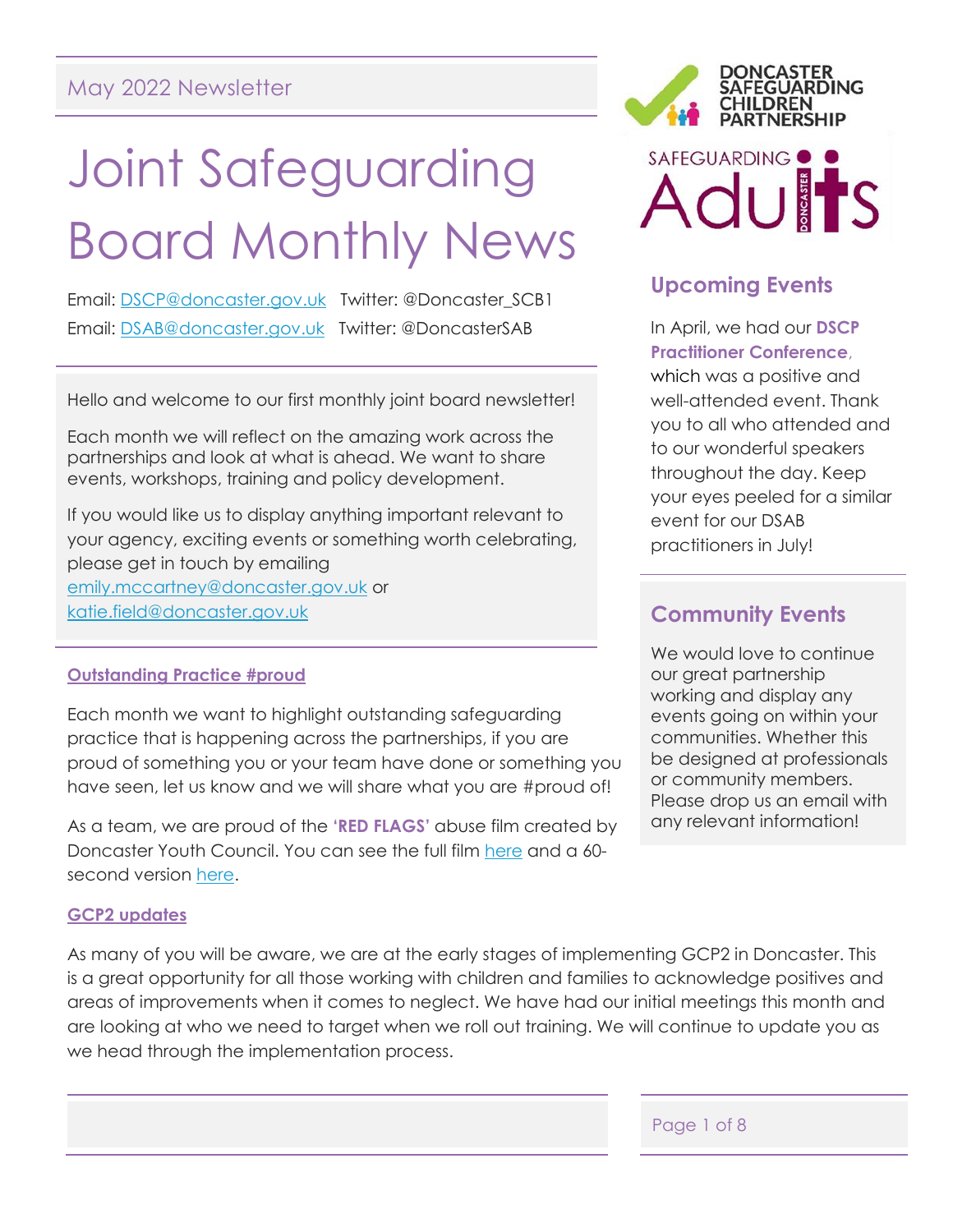# **Safeguarding Business Unit: Meet the team!**



## **Susie Harris-Hughes – Interim Manager Joint Safeguarding Board Unit**

Hi, I'm Susie and joined the SBU as Interim Manager in August 2021 and really enjoying my time here. The role of the SBU Manager is to promote and lead the safeguarding partnership for children and adults. To enhance effective multi-agency safeguarding services and practice for children/young people/adults and families across the communities within the borough of Doncaster. Managing the functions, day to day operations and development of the unit and engaging with strategic leaders and staff across the partnerships is pivotal to promoting multi-agency work and therefore providing professional complex support, advice and guidance is crucial.



## **Angelique Choppin – Safeguarding Children Deputy Manager**

My role as Safeguarding Deputy Manager for Children is to support the partnership to implement their responsibilities outlined in Working Together 2018. This includes commissioning and overseeing Safeguarding Reviews, disseminating learning to improve practice across the multi-agency partnership. This might include developing of policies and procedures, commissioning of training or offering professional advice to support practitioners in their roles. All of this is done in partnership with multiagencies and the children and families we aim to serve.



#### **Shabnum Amin – Safeguarding Adults Deputy Manager**

As Adults Safeguarding Deputy Manager, I work collectively with the DSAB partners and organisations to ensure that policy and practice follow the statutory guidance from the Care Act 2014 to provide safeguarding services to adults. Within my role, I oversee Safeguarding Adults Reviews and share the learning from these and coordinate multi-agency training. I also work with in partnership with organisations to hold the Annual Community Keeping Safe Event and co-ordinate activity for Safeguarding Week.



#### **Katie Field - Safeguarding Development Officer**

Hi, I'm Katie! Prior to starting this role, I had worked primarily with children from the ages of 4-16 in education, across both mainstream and SEND provision, over the course of 10 years. I am now supporting the joint business unit with Emily. My main focus is supporting my team, planning community and partnership events, developing training, supporting implementation of GCP2 and the contributing to the development of policy!



#### **Emily McCartney– Safeguarding Development Officer**

Hi, I'm Emily! Before joining the team, I supported vulnerable adults in a frontline and strategic capacity, whilst studying Psychology, but now work collaboratively across both partnerships. I support in the planning of events and conferences, planning and supporting the delivery of training, GCP2 implementation and supporting with policies and procedures.

Page 2 of 8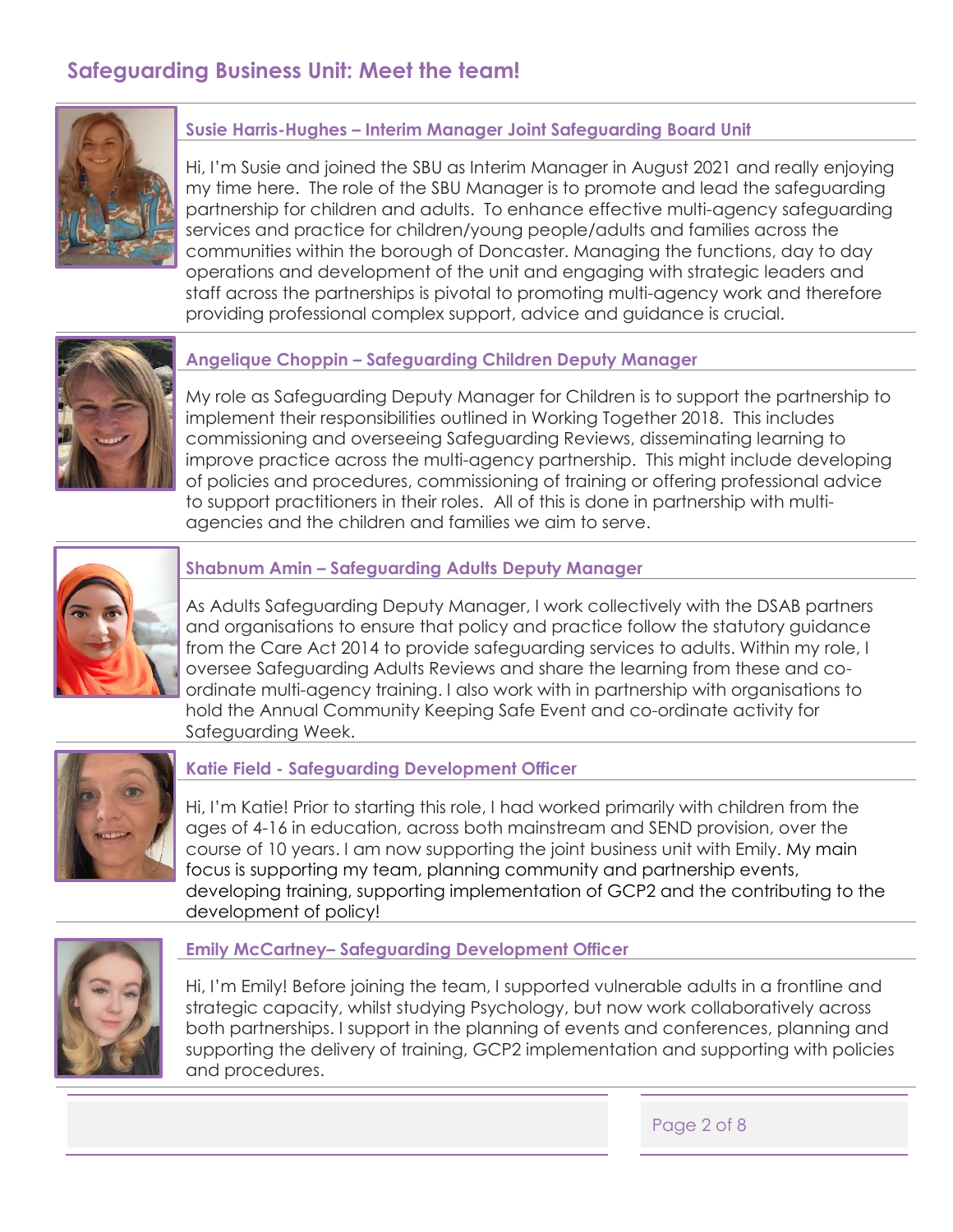

## **Marianne Perkins – Safeguarding Support Officer**

Hi, I'm Marianne! I am responsible for the planning of the DSCP and DSAB Joint Board meetings plus the DSCP subgroups. I collate and disseminate the agendas and papers and I also take the minutes at these meetings. I also deal with the multiagency training, assisting the trainers to upload their training courses to Buy Doncaster and issuing the attendance certificates and feedback forms. Plus all general enquiries and correspondence to the unit via telephone and its various email inboxes, diary management, ad hoc meetings and any other support requirements of the team.



#### **Niall Werrett-Garfitt – Safeguarding Support Officer**

Hi, I am Niall Werrett-Garfitt, one of the Safeguarding Support Officer on for the Board Support Unit. I plan the DSAB Board meetings as well as for multiple DSAB and DSCP Sub Groups by organising the meetings with Safeguarding Partners, sending out the agendas and taking minutes for these meetings. I also help to prepare the Directions Panel and Community MARAC meetings with external partners. I assist with managing training on the Buy Doncaster system for Children's as well as the Doncaster Learning Pool for adults, creating training courses and in the adults system creating accounts for external users such as RDaSH partners to access the safeguarding training. You can also find me answering general enquiries for adults either via phone, or e-mails to our main DSAB inbox. You may also hear from me in relation to events around Doncaster such as the Annual Safeguarding Weeks and Keeping Safe Events, which I also help to organise. Keep an eye out for an e-mail regarding the upcoming Safeguarding Adults Conference coming up in the Summer!

#### **Exciting opportunities:**

We have two posts available in our team. Please see below and if you require more information contact [angelique.choppin@doncaster.gov.uk](mailto:angelique.choppin@doncaster.gov.uk) or [shabnum.amin@doncaster.gov.uk.](mailto:shabnum.amin@doncaster.gov.uk)

Safeguarding Support Officer: Safeguarding Development Officer: **Based at**: Civic Office **Salary details**: Grade 6 £20,305-£20,843 **Contract type:** Full time, 37 hours, permanent **Closing date: 24th May 2022 Based at**: Civic Office **Salary details**: Grade 8 £27,522-£31,099 **Contract type:** Full time, 37 hours, temporary 2 years **Closing date: 8th May 2022** 

**Please find further details on** Council jobs - [Doncaster Council](https://www.doncaster.gov.uk/services/work-jobs-training/working-for-the-council)

Page 3 of 8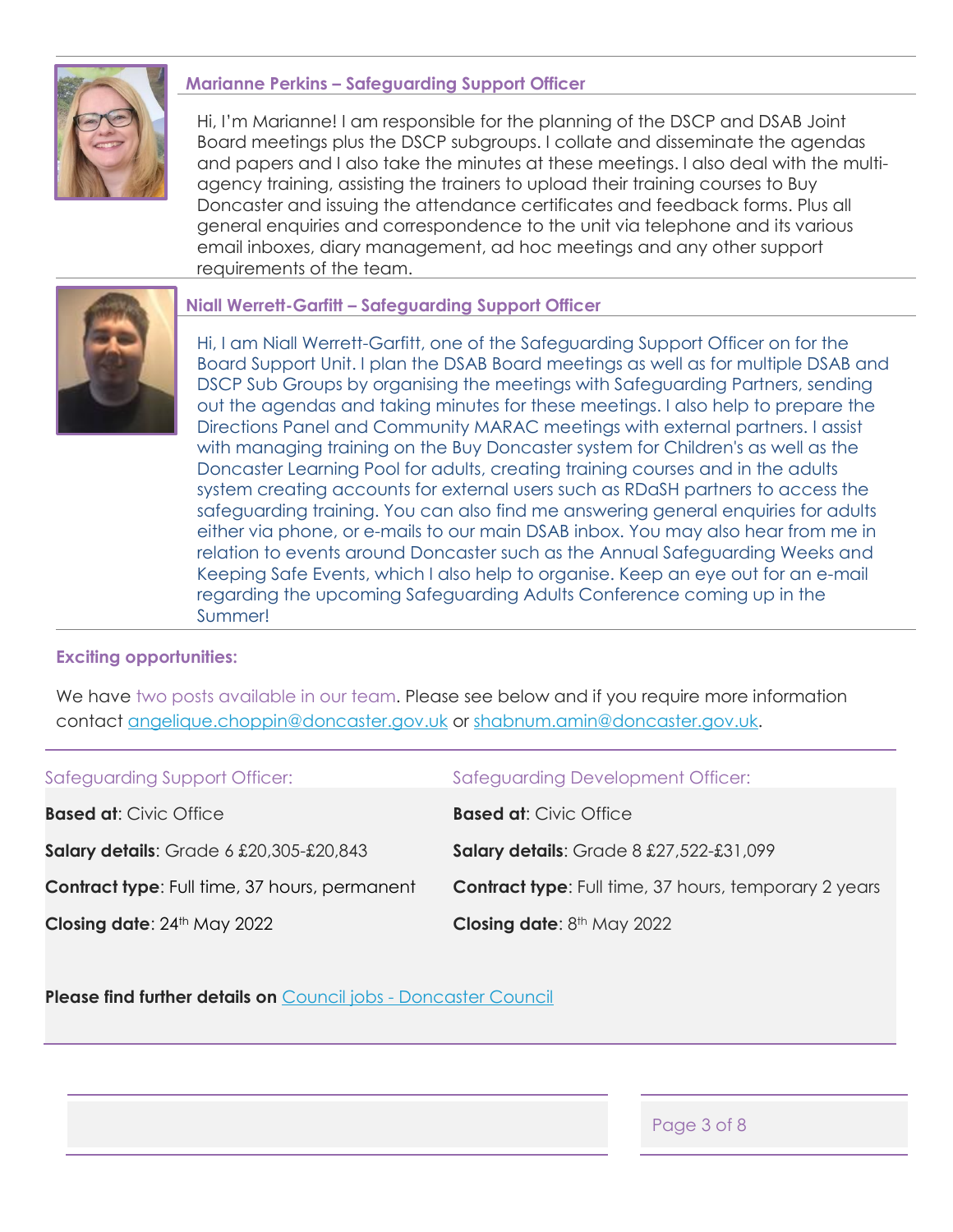# **Key updates**

# **Adults updates:**

# Self-neglect policy:

Over the last few months, we have been collaboratively working across our partnership to review and develop the Self Neglect policy. We continue to learn from SARs and strive to keep our policies and procedures updated and valid. Partners would like the policy to help improve the support offered to adults. The policy is due to be presented to DSAB for approval and plan to launch this policy in the summer with additional training. Supporting adults who Self Neglect can often be complex and the DSAB hope the new strategy will help to develop a better response to such an important and current issue. It was also the main theme of the Community Keeping Safe Event that took place on 16th March 2022 where we heard from Professor Michael Preston-Shoot and local organisations.

# DSAB Practitioners Conference:

Following the success of our DSCP Practitioners conference, we have started planning for our DSAB Practitioners conference, which will take place virtually on Wednesday 13th July 2022. We will shortly be sending out confirmation of how to book a place, so for now, please keep this date in your diary! We would encourage all those working with vulnerable adults and families to join us.

# **Children's updates:**



# Doncaster children and young people's plan:

Please take time to visit CYPP-2022 - Updated - [A4 \(canva.com\)](https://www.canva.com/design/DAE70SKsicE/PYOHyQc15wSAaCGRNBTyYg/view?utm_content=DAE70SKsicE&utm_campaign=designshare&utm_medium=link&utm_source=publishsharelink) and read he Doncaster Children and Young People's Plan 2022/2025!

# Neglect Strategy:

We launched our neglect strategy at our DSCP Practitioners Conference on 20<sup>th</sup> April 2022. You can find this [here.](https://dscp.org.uk/professionals/neglect)

# Child exploitation training:

As part of the new Doncaster Child Exploitation strategy, the DSCP is requesting that all organisations book onto the Child Exploitation

# SAFEGUARDING ● **Adults**

# **Meetings in May:**

**10.05.22** MASH Steering Group 13:00 - 15:00

**12.05.22** Workforce Development Subgroup 10:00 -12:00

**12.05.22** Early Intervention Steering Group 14:00 -15:30

**16.05.22** Domestic abuse strategic board 13:00 -15:00

**18.05.22** CE strategic subgroup 13:00-15:00

**15.05.22** Review and learning subgroup 14:00 -16:00

**23.05.22** Quality & Performance 15:00-16:30

**26.05.22** Learning, Quality & Improvement 14:00 -16:00

**\*All dates and times correct at the point of dissemination\*** 

# **National events:**

**Time for a cuppa week** 01.05.22-07.05.22

**World maternal mental health day** 05.05.22

**Mental health awareness week** 10.05.22 - 15.05.22

**National children's day** 16.05.22

**Learning at work week**  17.05.22 - 22.05.22

**International missing children's day** 25.05.22

# Page 4 of 8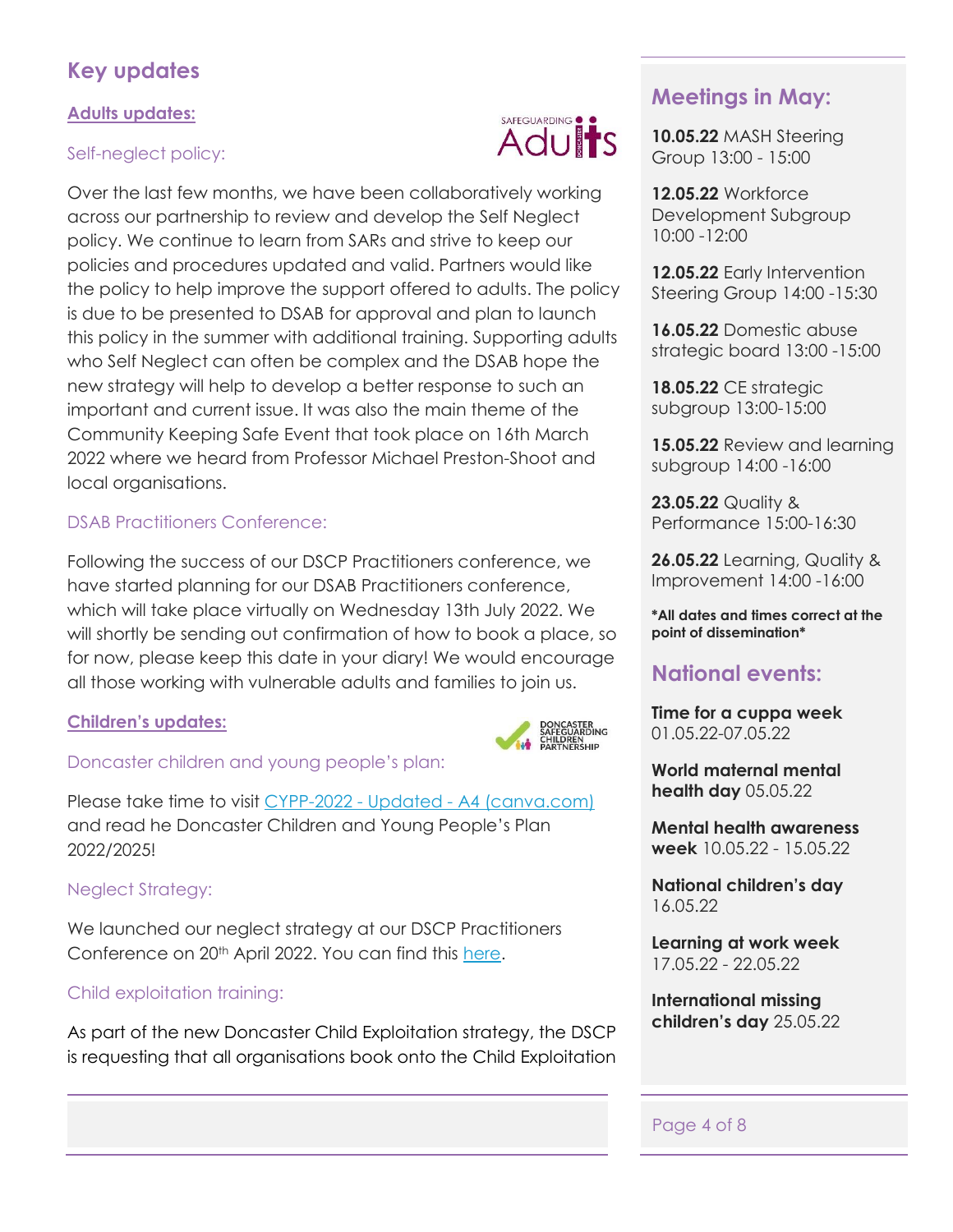Awareness training by 31st December 2022. To book on visit [Training & Events | Buy Doncaster.](https://buy.doncaster.gov.uk/Training)

## Dangerous dogs guidance:

After undertaking a recent Local Safeguarding Practice Review, we have reviewed and updated our dangerous dogs guidance and would like to bring this to your attention. This can be found [here.](https://doncasterscb.proceduresonline.com/p_dangerous_dogs.html)

#### **Joint updates:**

#### Dispute resolution procedures:

We would like to bring your attention, the dispute resolution procedure. You can find the links for these below:

Adults resolving professional differences procedure can be found [here.](https://dmbcwebstolive01.blob.core.windows.net/media/Default/AdultSocialCare/DSAB%20Resolving%20Professional%20Differences%20Procedural%20V2.0%20-%2027.11.17.pdf)

Children's resolving professional differences protocol can be found [here.](https://doncasterscb.proceduresonline.com/p_resolving_prof_diff.html?zoom_highlight=dispute)

#### Domestic abuse:

Please also take time to look at the Domestic abuse plan, which can be found [here.](https://eu-west-1.protection.sophos.com/?d=www.gov.uk&u=aHR0cHM6Ly93d3cuZ292LnVrL2dvdmVybm1lbnQvcHVibGljYXRpb25zL3RhY2tsaW5nLWRvbWVzdGljLWFidXNlLXBsYW4=&i=NjA0OGFhNGE1M2FhY2QwZTgyNzQ2OWJh&t=MHNHZFN0N3I4TktrcGcxMmlpSi9OR0NYZzc0R080L0VSeFlObkp5UlNZcz0=&h=e10d0fd891dc4c848a81217c37a8f135)

## Keeping safe forum:

Our Keeping Safe Forum, run by Healthwatch, will be taking place on Wednesday 11<sup>th</sup> May. The Forum is a space for both adults and children to understand safeguarding and how it can impact them as well as what support is provided. It allows them to voice their opinions and ask questions in a less formal setting that takes into account access for people with care and support needs such as access to a BSL interpreter. This is a monthly forum, with guest speakers and attendees from the community. We have a good representation from the Safeguarding Business Unit, but it would be great to see more of our colleagues in attendance to bridge the gap between us and our community. For more information, please email [Sandra.hodson@healthwatchdoncaster.org.uk.](mailto:Sandra.hodson@healthwatchdoncaster.org.uk)

Page 5 of 8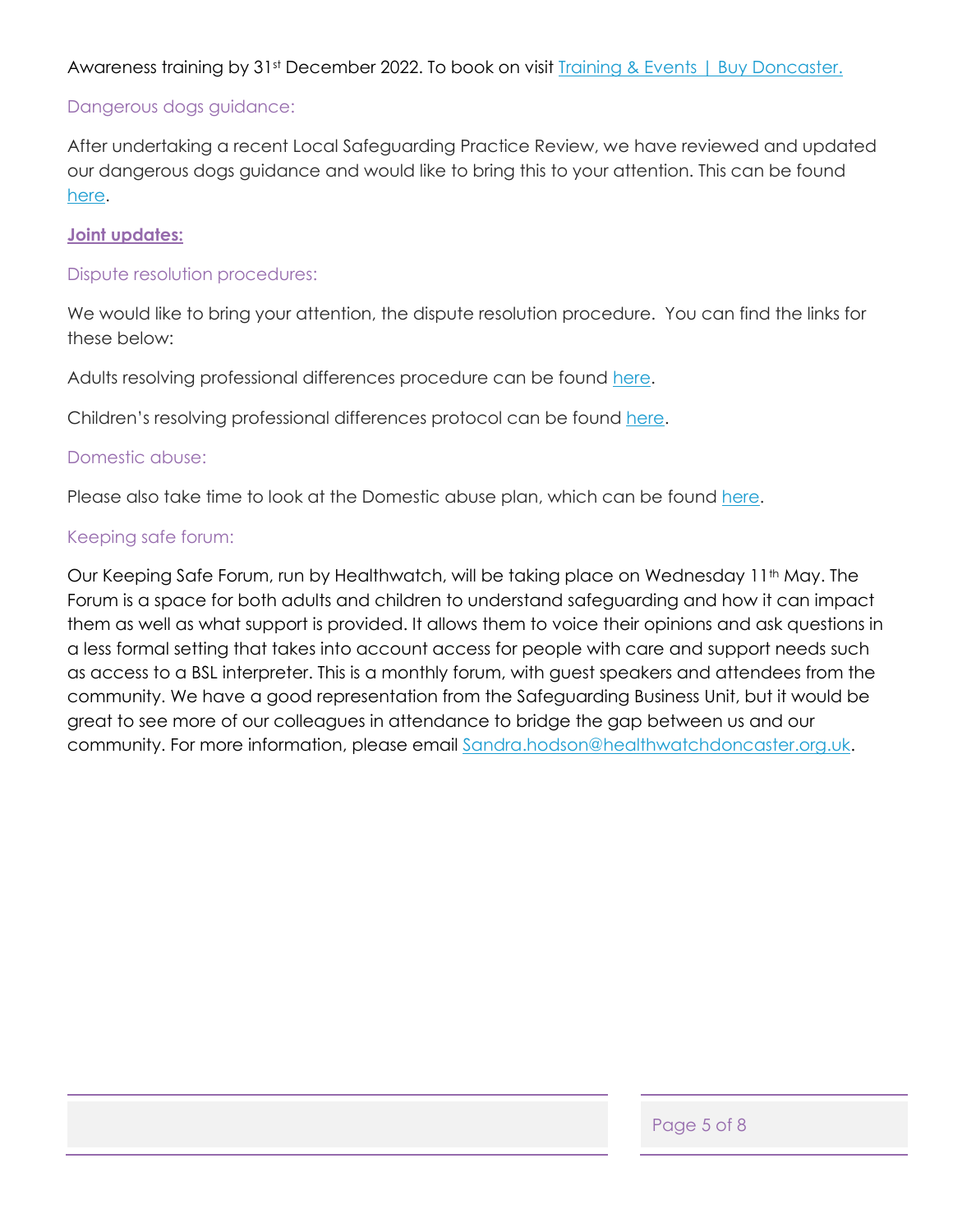# **May's training calendar:**

# **Children's:**

To book onto any of the below courses please visit<https://buy.doncaster.gov.uk/> and register an account.

| <b>Training</b>                                                                                    | <b>Date</b>             | <b>Time</b> | Venue           |
|----------------------------------------------------------------------------------------------------|-------------------------|-------------|-----------------|
| Introduction to early help and thresholds for<br>intervention                                      | 03.05.22                | 18:30-20:30 | <b>MS</b> Teams |
|                                                                                                    | 12.05.22                | 09:30-11:30 | <b>MS</b> Teams |
|                                                                                                    | 18.05.22                | 13:30-15:30 | <b>MS</b> Teams |
| <b>Doncaster Multi-Agency Threshold Guidance and</b><br><b>Levels of Need</b>                      | 11.05.22                | 12:30-14:00 | <b>MS</b> Teams |
|                                                                                                    | 11.05.22                | 18:15-19:45 | MS Teams        |
| <b>Early Help Outcomes and Plans and Closures</b>                                                  | 05.05.22                | 09:30-12:30 | MS Teams        |
| <b>LADO Training</b>                                                                               | 24.05.22                | 10:00-12:30 | <b>MS</b> Teams |
| <b>Introduction To Early Help Experienced</b>                                                      | 19.05.22                | 09:30-11:30 | <b>MS</b> Teams |
| <b>Early Help Supervision</b>                                                                      | 04.05.22<br>13:30-16:30 |             | <b>MS</b> Teams |
| <b>Parent Carer Needs Assessment</b>                                                               | 19.05.22                | 10:30-12:30 | <b>MS</b> Teams |
| <b>Neglect With Early Help</b>                                                                     | 26.05.22                | 09:30-12:30 | <b>MS</b> Teams |
| <b>Early Help Assessment - Mosaic</b>                                                              | 17.05.22                | 09:30-12:30 | <b>MS Teams</b> |
| <b>Building, Repairing and Restoring Relationships -</b><br>Introduction to restorative approaches | 10.05.22                | 09:30-15:00 | MS Teams        |
|                                                                                                    | 31.05.22                | 09:30-15:00 | MS Teams        |

Page 6 of 8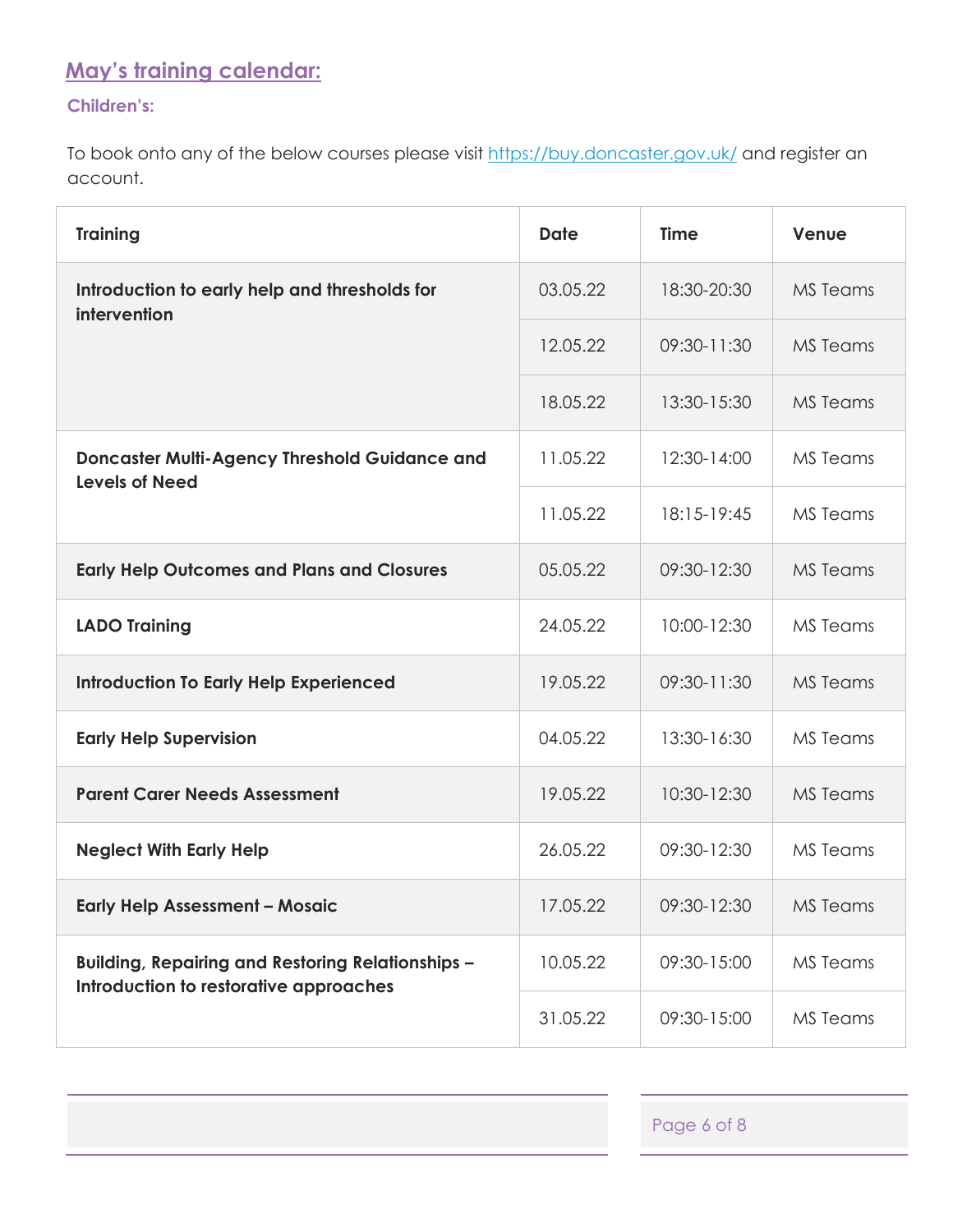| <b>Delivering Early Help: Role of the Lead Practitioners</b> | 24.05.22 | 13:30-16:30 | MS Teams |
|--------------------------------------------------------------|----------|-------------|----------|
| <b>Managing Engagement</b>                                   | 10.05.22 | 13:30-16:00 | MS Teams |
| <b>Neglect within Early Help</b>                             | 17.05.22 | 17:00-20:00 | MS Teams |
| Early help audit awareness session                           | 03.05.22 | 12:30-14:30 | MS Teams |
|                                                              | 17.05.22 | 15:30-17:30 | MS Teams |
| <b>Engaging the abusive parent</b>                           | 17.05.22 | 11:00-12:00 | MS Teams |

## **Adult's training:**

## Working together:

On June 21st we have our working together training delivered to all professionals working with adults across South Yorkshire. For more information, or to book a place please email adult.protection.training@sheffield.gov.uk. Please note, places are limited but there are training sessions quarterly. Please see [attached flyer](file:///C:/Users/EmilyMc/OneDrive%20-%20Doncaster%20Metropolitan%20Borough%20Council/Working%20together%20Flyer%202022-23.docx) for more information.

## Virtual Training:

To book onto any of the below courses, which will take place on MS Teams, please visit [https://doncaster.learningpool.com/login/index.php.](https://doncaster.learningpool.com/login/index.php)

| <b>Training</b>             | <b>Date</b> | <b>Time</b> | Venue                    |
|-----------------------------|-------------|-------------|--------------------------|
| <b>Introduction to DoLs</b> | 05.05.22    | 13:30-16:30 | The Forum,<br>Frenchgate |
|                             | 18.05.22    | 13:30-16:30 | <b>MS</b> Teams          |
|                             | 23.05.22    | 13:30-16:30 | The Forum,<br>Frenchgate |
| <b>MCA Basic Awareness</b>  | 05.05.22    | 09:30-12:30 | The Forum,<br>Frenchgate |
|                             | 18.05.22    | 09:30-12:30 | MS Teams                 |

Page 7 of 8